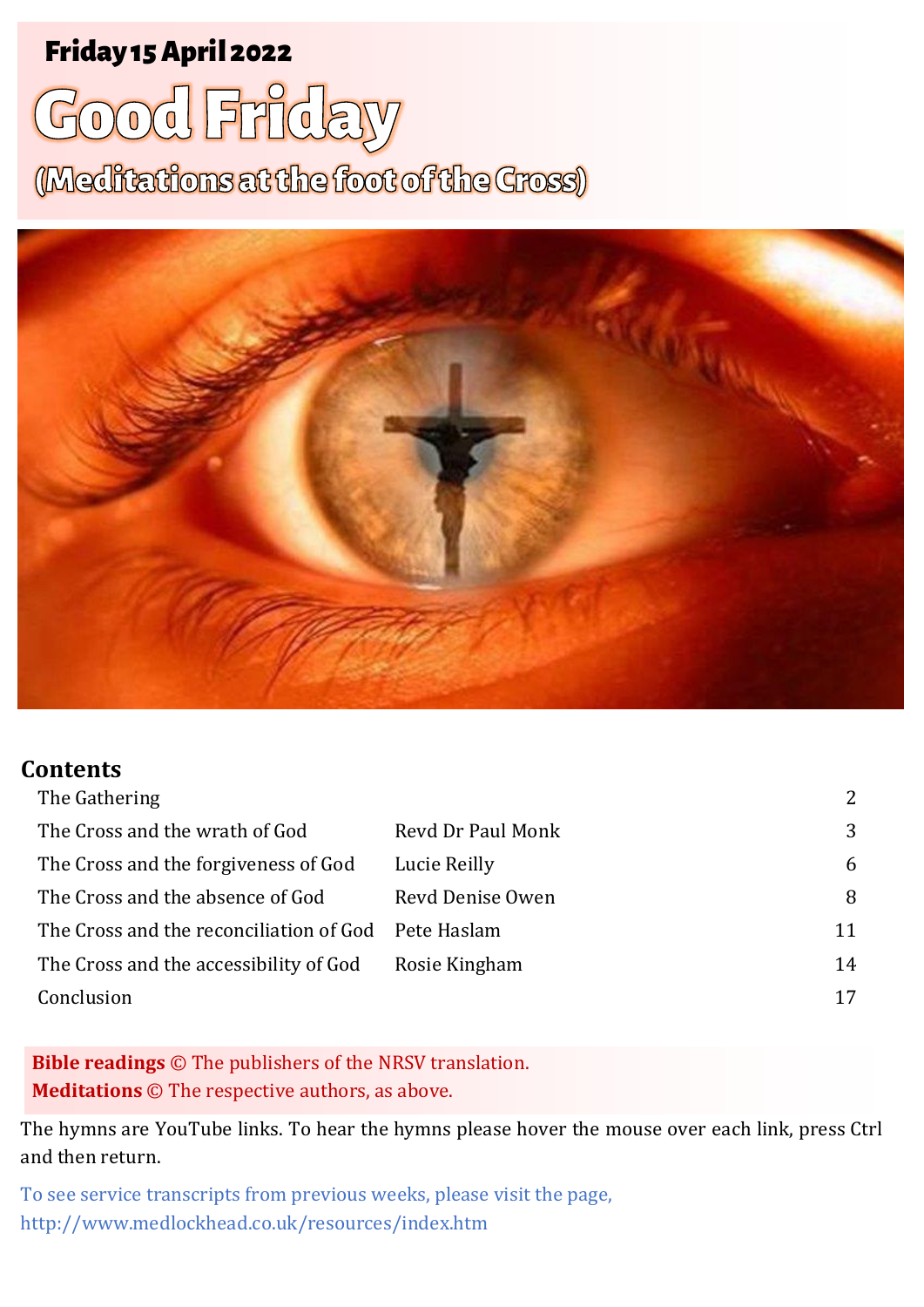## <span id="page-1-0"></span>The Gathering

In the name of the Father, and the Son and the Holy Spirit.

All **Amen**

The Lord be with you

All **And also with you.** 

## Sentences from scripture

Jesus said to his disciples, 'Whoever wants to be my disciple must deny themselves and take up their cross and follow me. For whoever wants to save their life will lose it, but whoever loses their life for me will find it.' *Matthew 16:24,25*

Once we were far off, but now in union with Christ Jesus we have been brought near through the shedding of Christ's blood, for he is our peace. *Ephesians 2:13,14*

## Introduction

Beloved in Christ, the Holy Scriptures tell us God sent his Son into the world, not to condemn the world but that the world might be saved through him. Let us therefore ponder anew the purposes of God; let us discern afresh the lovingkindness that sent Christ His Son to be our Lord, to be born, live a human life as we do, and to die upon a Cross of wood for our salvation.

Let us pray: Most merciful God, who by the death and resurrection of your Son Jesus Christ delivered and saved mankind: grant that, by faith in him who suffered on the cross, we may triumph in the power of his victory; through Jesus Christ our Lord.

#### All **Amen.**

Through that faith in Christ for which we have just asked, let us love the Lord our God with all our heart, soul, mind and strength, sitting at the foot of the Cross.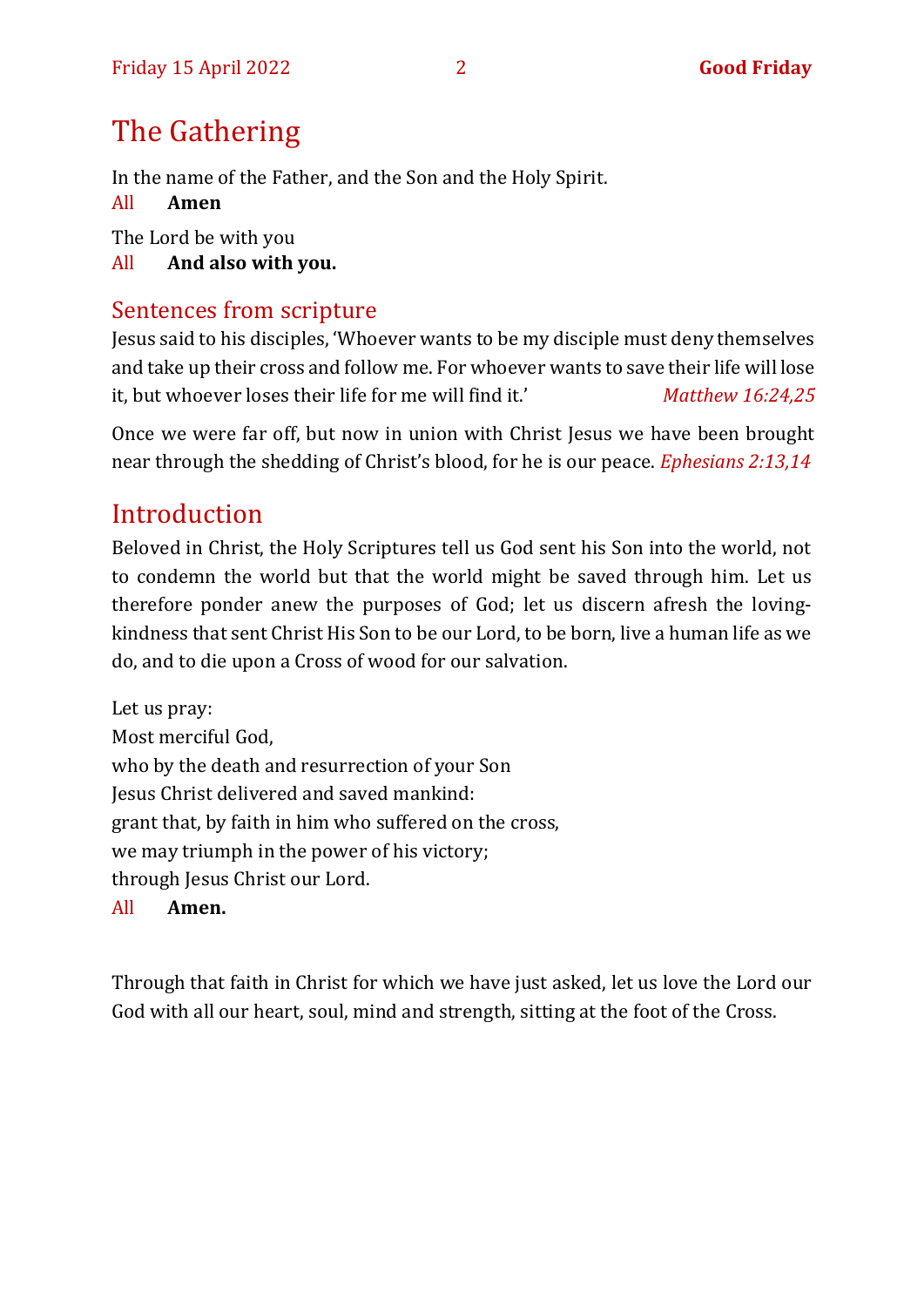## <span id="page-2-0"></span>The Cross and the wrath of God

#### Prayer

Eternal God, in the cross of Jesus we see the cost of sin and the depth of your love: in humble hope and fear may we place at his feet all that we have and all that we are, through Jesus Christ our Lord.

All **Amen**

All **We praise you O Christ and we bless you, because by your holy cross you have redeemed the world.**

#### Scripture

In this is love, not that we have loved God but that he loved us and sent his Son to be the atoning sacrifice for our sins. *1 John 4:10*

#### **Meditation**

We often sing the hymn, 'In Christ alone'. It contains the line, 'The wrath of God is satisfied.' It is not popular because it suggests a view of God that differs from today's emphases of God as the ultimate embodiment of love.

The argument behind 'the wrath of God' goes something like this: God made the world and it was good. Human sinfulness stained and wrecked it to the extent that God wanted to destroy it and start afresh. So far, that view is a paraphrase of the first chapters in Genesis and acts as the prelude to the story of Noah and the flood.

Before we say the wrath of God is a caricature of God, we need to recognise how several passages in scripture do genuinely depict a God like this. Viewing the cross though this lens suggests a model of the cross sometimes called, 'propitiation'.

'Propitiation' means 'averting the wrath of God by the offering of a gift.' The word refers to the turning away of the wrath of God, doing so as a just judgment for our sin. God does so with His own provision of a sacrifice, of Jesus on the Cross. Think of the classic text from Isaiah which is often taken as a prophecy of the Cross:

He was pierced for our transgressions; he was crushed for our iniquities; upon him was the chastisement that brought us peace, and with his wounds we are healed. All we like sheep have gone astray; we have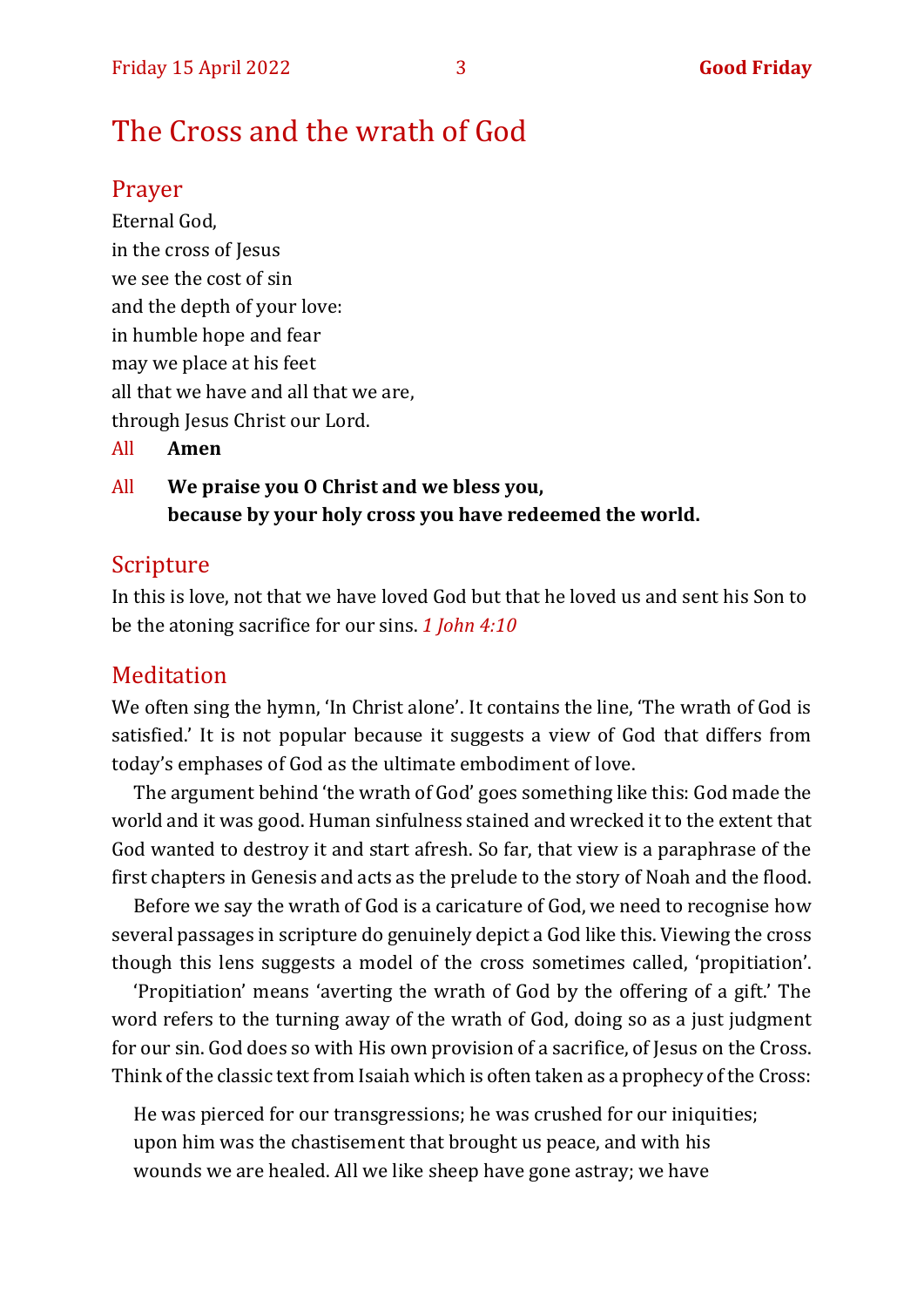turned—every one—to his own way; *and the Lord has laid on him the iniquity of us all* (Isaiah 53:5–6).

Just to make sure that we understand the substitutionary nature of the cross, Isaiah then placed the following words on the lips of his 'suffering servant:

It was the will of the Lord to crush him; he [God] has put him to grief; when his soul makes an offering for guilt, he shall see his offspring; he shall prolong his days; the will of the Lord shall prosper in his hand. Out of the anguish of his soul he shall see and be satisfied; by his knowledge shall the righteous one, my servant, make many to be accounted righteous, and he shall bear their iniquities. (Isaiah 53:10–11)

Today, the idea of propitiation is often unpopular … and for at least two reasons:

1. It inherently entails the idea of God's wrath; and

2. It conveys the corresponding idea of the needing to appease that wrath. Many people object that these ideas are sub-Christian and even pagan. But the idea is in the New Testament. In the Authorised Version of the Bible, the word propitiation occurs three times in connection with the Cross:

- For all have sinned and fall short of the glory of God, and are justified by his grace as a gift, through the redemption that is in Christ Jesus, whom God put forward as a **propitiation** by his blood, to be received by faith. This was to show God's righteousness, because in his divine forbearance he had passed over former sins (Rom 3:23a–25).
- He [Jesus] is the **propitiation** for our sins, and not for ours only but also for the sins of the whole world (1 Jn 2:2).
- In this is love, not that we have loved God but that he loved us and sent his Son to be the **propitiation** for our sins (1 John 4:10)

The Revised Version of the Bible adds a fourth:

• Therefore he had to be made like his brothers [and sisters] in every respect, so that he might become a merciful and faithful high priest in the service of God, to make **propitiation** for the sins of the people (Hebrews 2:17).

It therefore feels safer moving away from the argument, 'the wrath of God is an Old Testament idea' (subtext: 'and we can therefore ignore it') to 'the Scriptures, both Old and New, seem to adopt the idea of a God of wrath'. We must thence work out what propitiation actually means from within a modern Christian mindset.

Let's look at the classic verse from 1 John 4, which many of us will have heard every Sunday in services of Holy Communion from the *Book of Common Prayer*. In it, St John suggests that God provides his Son as the propitiation we need. It starts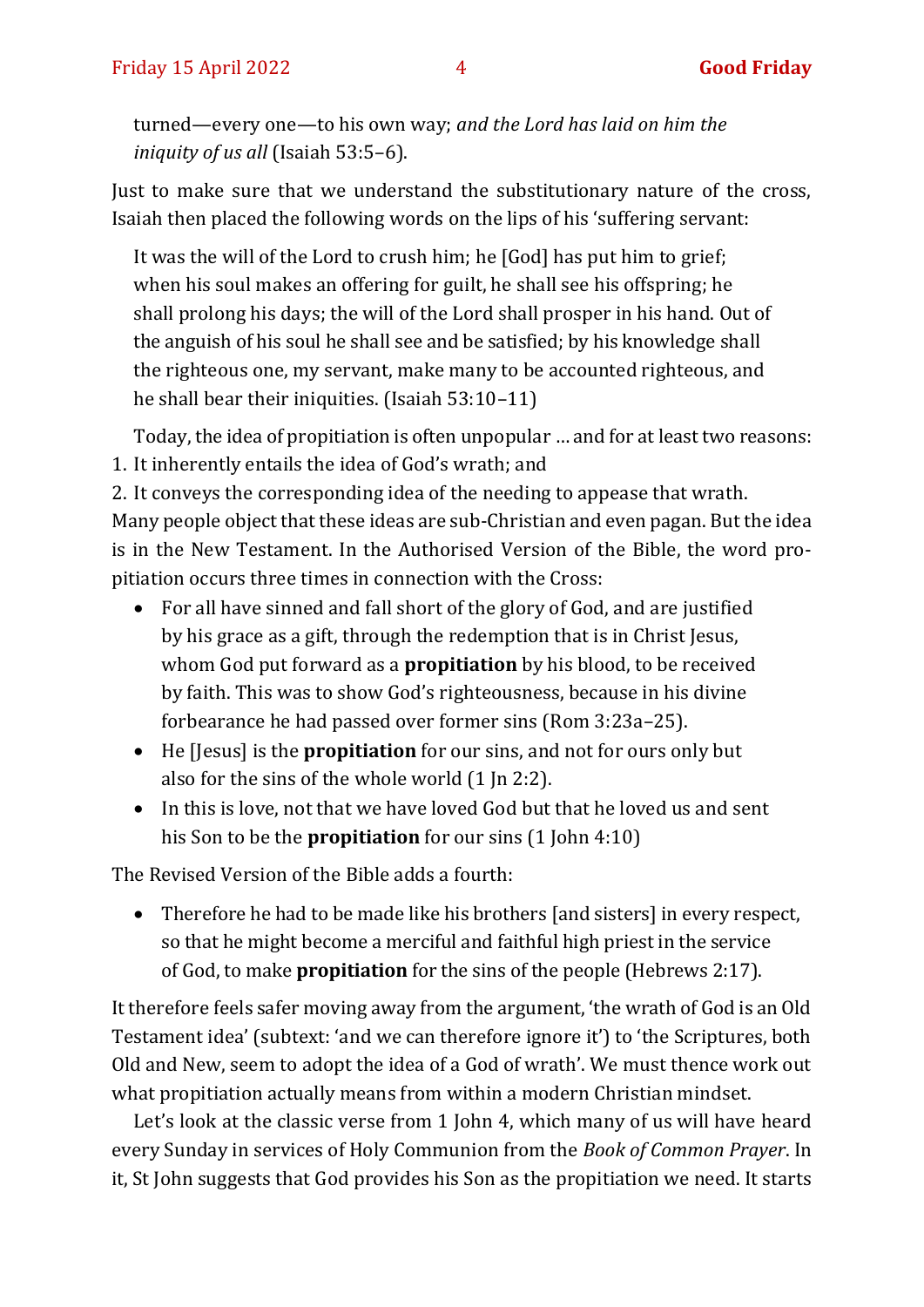with love, 'In this is love …' By starting this way, John suggests that a Christian slant on propitiation is not that we try to get God to love and forgive us by placating him; nor is it a stone-age sacrifice in which we as human beings take the initiative and offer a sacrifice in the fear-soaked hope that God will find it pleasing. Rather, the Christian view starts by saying that it's God who takes the initiative. And he does so in response to love—even though it's us who betrayed him and rebelled against him. And it's God who provides the exact form of propitiation we need.

That last sentence can sound contradictory until we remember that God is a Trinity. Our God is God and at the same time Jesus is God. The incarnation means that God came to earth in and through and as Jesus: God sent himself knowing that he, God, would somehow do whatever is necessary to deal with sin once and for all. That's what love does.

Therefore, to recap, we started with a problem: propitiation as a way of explain the wrath of God. It's real because we do genuinely need to do something about sin. Its impact is so colossal it needs a desperate, potent remedy. God cannot accommodate so sinful a thing as our sin. But it's God who pays the price for the abomination that we caused. God Himself deals with it. 'In this is love, that he loved us and sent his Son to be the propitiation for our sins.'

Therefore, next time we sing 'In Christ alone', try singing that controversial line but with one word changed: sing 'His *love* was satisfied …' The verse scans, makes sense, and is a closer fit to the character of the wonderful God we all adore.

## Hymn

**[In Christ alone](https://www.youtube.com/watch?v=8kvFtXphmMU)** (please click on the link to hear the hymn)

#### Responsory

Yet you are the Holy One

All **Enthroned upon the praises of Israel**

Our forebears trusted in you

- All **They trusted, and you delivered them.**
- All **Holy God, Holy and strong, Holy and immortal Have mercy upon us.**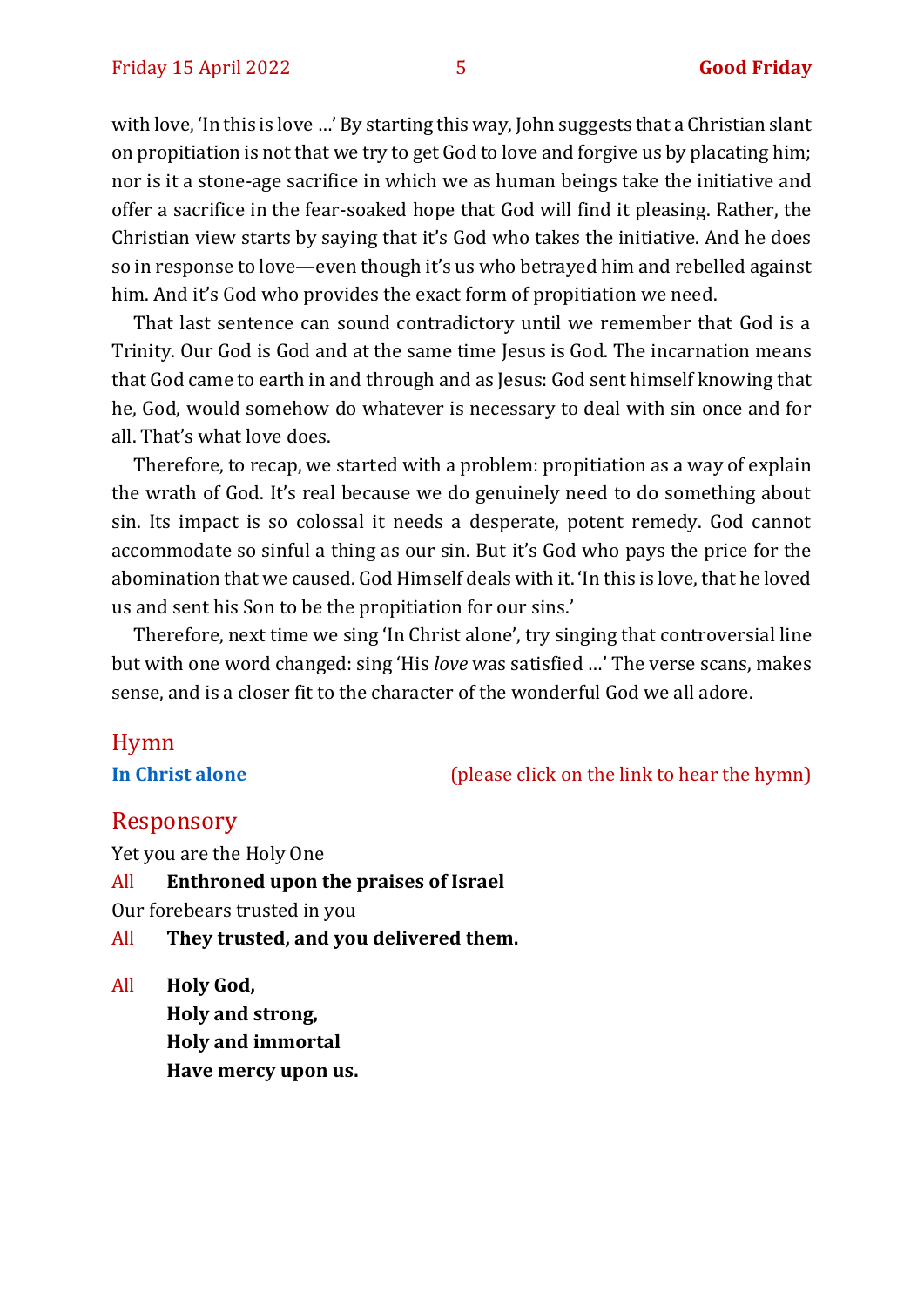## <span id="page-5-0"></span>The Cross and the forgiveness of God

#### Prayer

Almighty Father, look with mercy on this your family for which our Lord Jesus Christ was content to be betrayed, given up into the hands of sinners and to suffer death upon the cross, who is alive and glorified with you and the Holy Spirit, one God, now and for ever.

All **Amen.**

All **We praise you O Christ and we bless you, because by your holy cross you have redeemed the world.**

#### **Scripture**

When they came to the place called the Skull, they crucified him there, along with the criminals—one on his right, the other on his left. Jesus said, 'Father, forgive them, for they do not know what they are doing'. *Luke 23:34*

#### Meditation

Today we have cause to stay, to be still, to meditate and to stay with Christ crucified. Not to rush on ahead to our glorious Easter celebration of death defeated and the empty cross. But to pause and stay in the painfully hard encounter with 'the crucified God'.

After the long and painful journey up the hill called Calvary, Jesus was crucified, dying a most inhuman death. We have travelled through holy week arriving here at the point of brutal execution and total abandonment. The three hours when Jesus hung on the cross. Jesus still had words to speak. I'm going to focus on his words of 'forgiveness'.

Suffering, injury, and hardship are pretty universal experiences. Not every person shares every struggle, and what's hard for me may not be hard for you, and vice versa. But no one is exempt from the struggles… pain… losses. And without a doubt, you and I will experience something in life that brings up the need for forgiveness. And equally without a doubt, we already have.

Just because there is an offense or injury out there needing forgiveness doesn't mean that forgiveness happens. Letting go of something that's happened to you or something you have done can be surprisingly difficult. Let alone something that happens over and over and over again. And we tend to latch onto small trans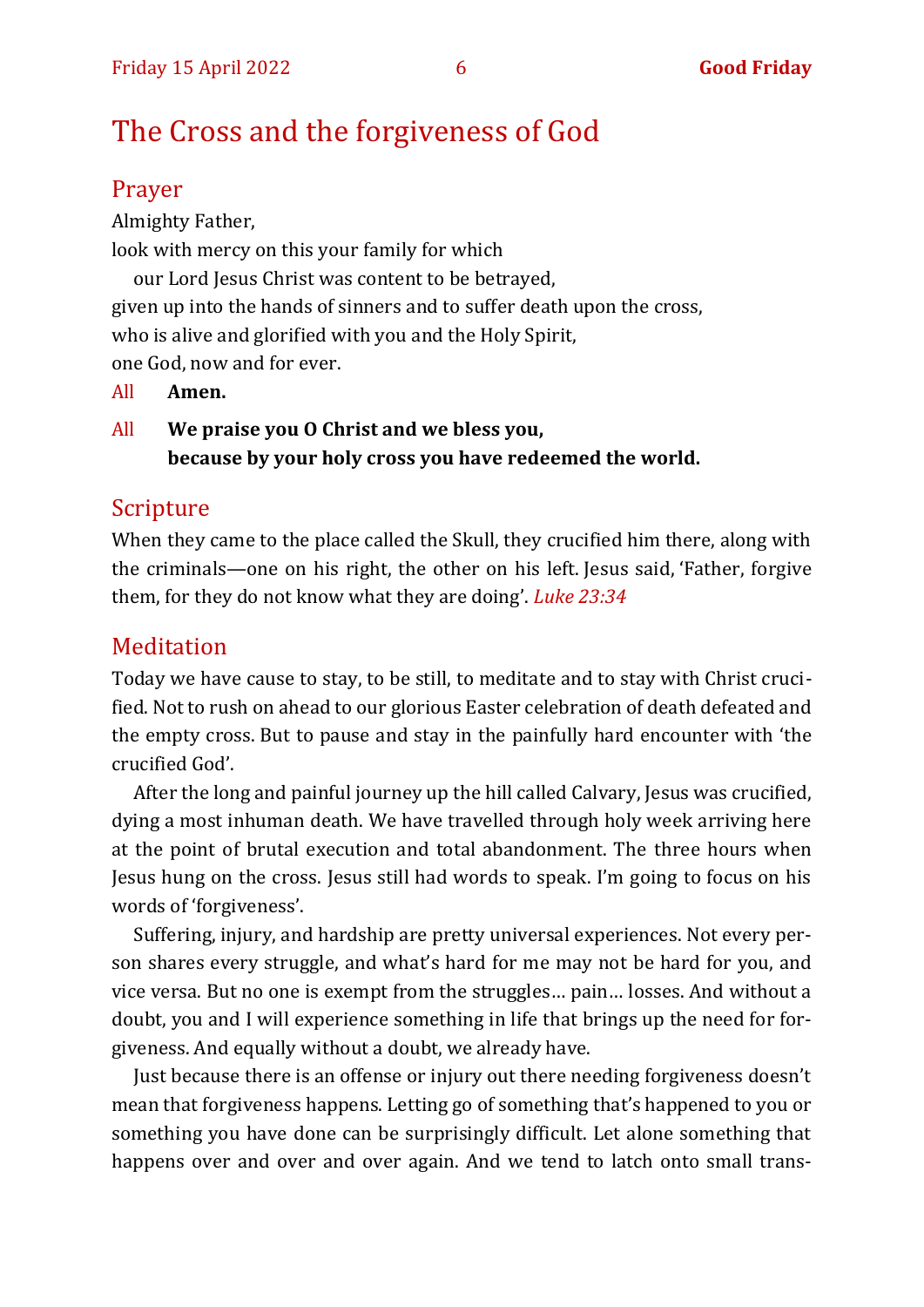gressions just as much as life-altering tragedies.

We live in a world torn apart by a spirit of unforgiveness. Nations fighting for decades on border disputes. People distorted by the scars of their past. Families destroyed because of silly feuds. Even churches divided just because the members can't forgive one another. Because of this unforgiving spirit, people kill and waste valuable resources such as money, time and talent.

And that's what makes Jesus' words so remarkable. In such a situation, we look to Christ's example on the cross. In reaction to the worst possible unjust punishment levied on someone, Jesus had every right and capability to call down all of heaven's forces to strike his captors down and loosen his righteous wrath to slay them. Instead, even though subjected to unspeakable shame, suffering excruciating pain, though despised, rejected and hated, his only cry was, 'Father, forgive them' (Luke 23:34). Christ is our supreme and ultimate example on forgiving others.

When we fail to forgive those who hurt us, we open ourselves to become an easy target for Satan. God commands us to forgive others as we have been forgiven. (Ephesians 4:32).

The path of Christ is all about bestowing undeserved favour and grace. It is only through Jesus' blood shed on the cross that we are forgiven. When we begin to recognise the amount of grace God has bestowed on us through Jesus' death and resurrection, we will develop a sense of gratitude that will enable us to forgive others as well.

Forgiveness is not forgetting. We may not be able to forget, but we can be free from the pain by forgiving others. Forgiveness seems hard because it goes against our sense of what is right and fair. But until we let go of our hate and anger, it will continue to hurt us. We forgive for our sake, so that we can be free. God wants us to be free and forgiveness is the only way. Our Lord Jesus on the cross demonstrated real forgiveness and asks us to follow his footsteps.

Forgiveness is hard, but forgiveness is necessary. If we cannot forgive others, it closes us off from the grace we need. Forgiveness enables us to experience true freedom in Christ. The power of forgiveness comes from the truth that it did hurt and matter, yet I still chose to forgive. Rather than being gripped by a grudge, Jesus invites us to find freedom through forgiveness.

The last words of a dying person are precious ... sometimes it will be words of suffering and pain. At other times, words of comfort, a last message to perhaps console, one to be remembered and treasured.

The words Jesus spoke on the Cross have the power to transform the lives of you and me, they are the 'Word of God'. These words can speak to each of us, slowly, personally, in prayer and meditation.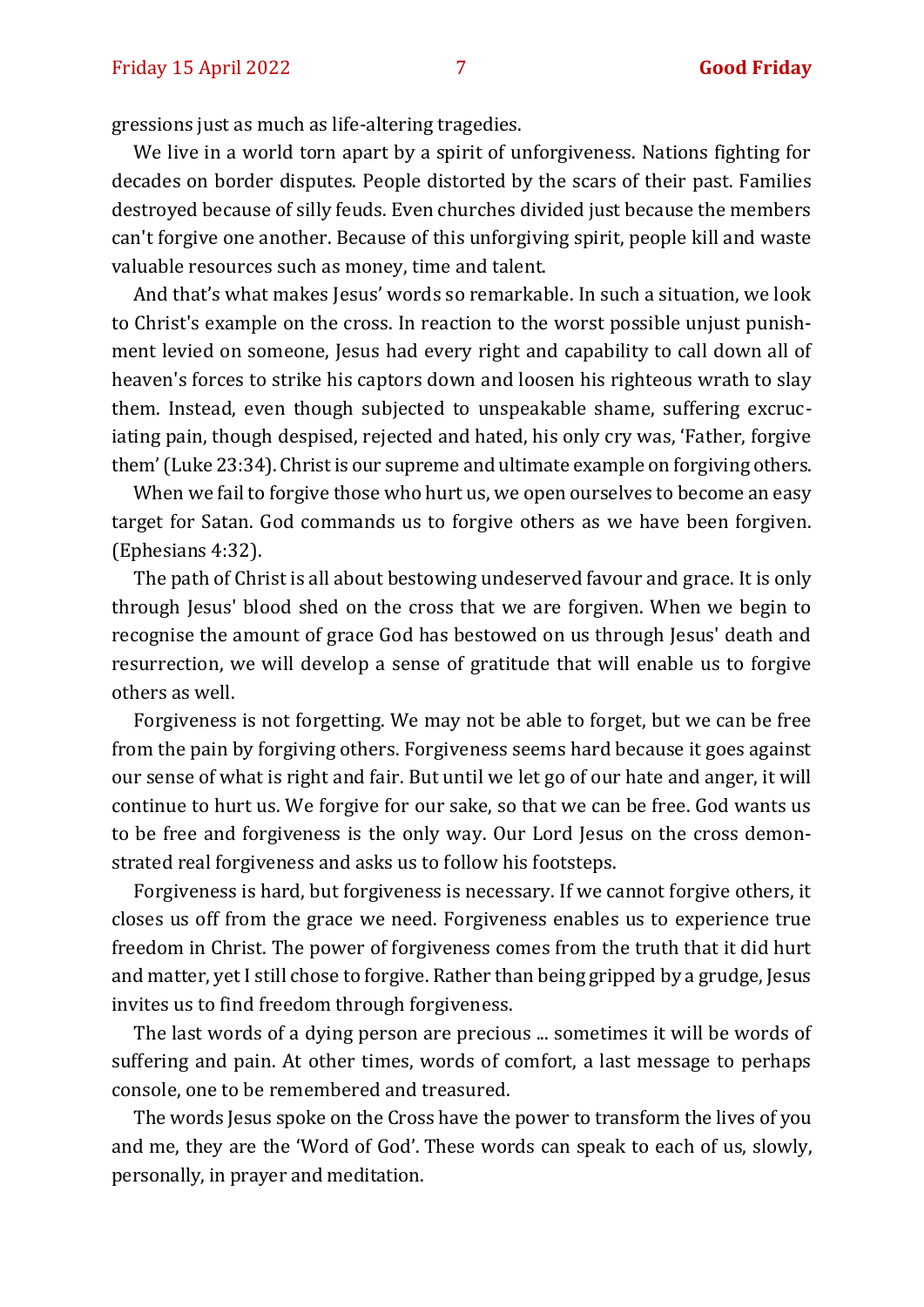Is there someone you are struggling to forgive? Someone you judge harshly? Is it time to look again, with the eyes of love, to seek to understand, to release yourself from the offence? Forgiveness is a journey; it takes time. Where are you on the journey?

Today, we have space to stay, with Christ crucified.

As we meet under the shadow of the cross, we ask you to help us to understand something more of what it cost you, the Holy One, to bear away our sin, that we may love and serve you better, our only Mediator and most merciful Redeemer, to whom be glory for ever and ever.

All **Amen.**

#### Hymn

**[I turn to you](https://www.youtube.com/watch?v=3BY8HKyN9rQ) O Lord** (Psalm 32) (please click on the link to hear the hymn)

#### Responsory

Yet you are the Holy One

All **Enthroned upon the praises of Israel** Our forebears trusted in you All **They trusted, and you delivered them.**

All **Holy God, Holy and strong, Holy and immortal Have mercy upon us.**

## <span id="page-7-0"></span>The Cross and the absence of God

#### Prayer

Soul of Christ, sanctify me. Body of Christ, save me. Blood of Christ, inebriate me. Water from the side of Christ, wash me. Passion of Christ, strengthen me. O good Jesus, hear me. Within your wounds hide me. Separated from Thee let me never be. From the malignant enemy, defend me.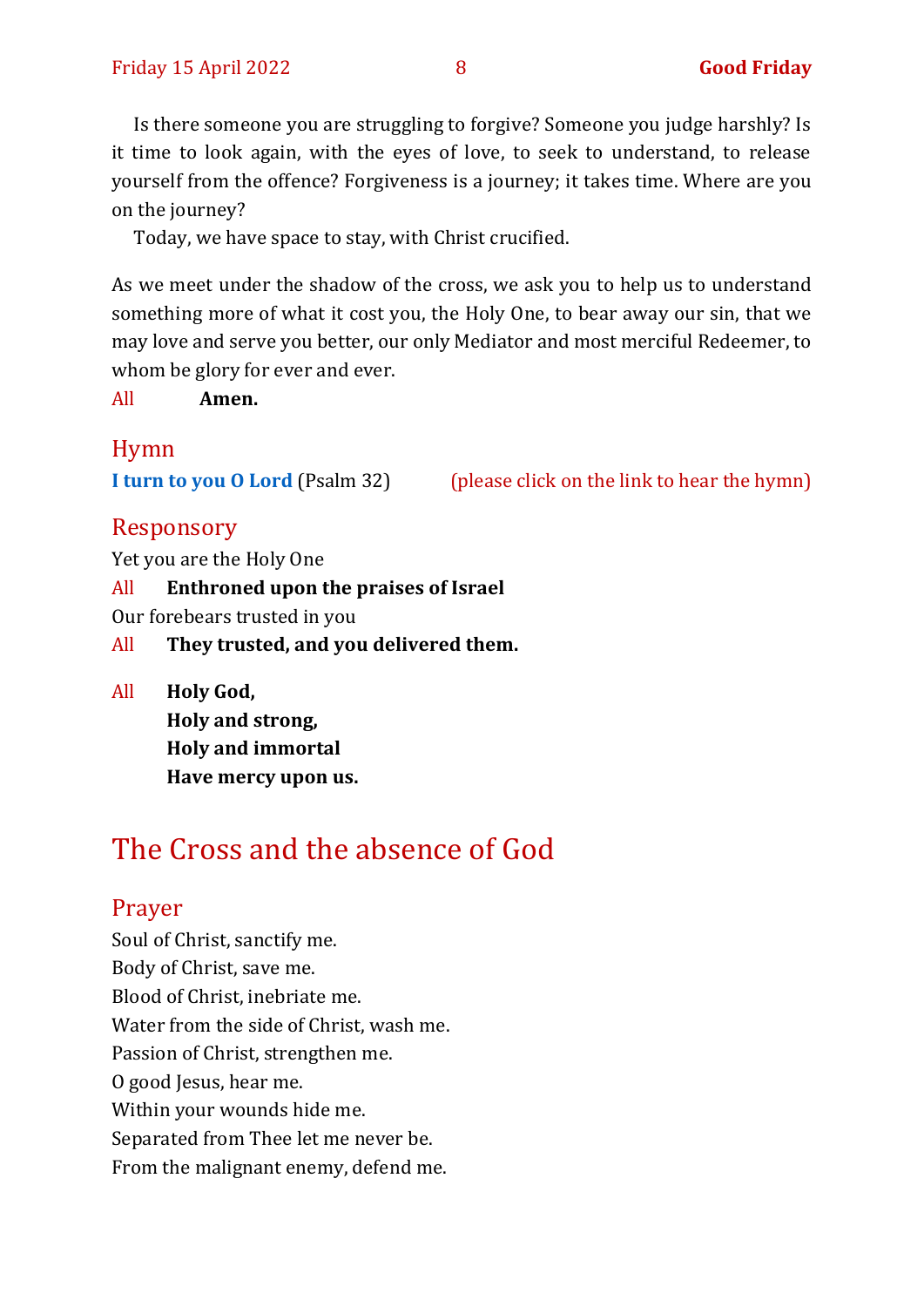At the hour of death, call me. And close to you bid me. That with your saints I may be praising you, forever and ever.

- All **Amen.**
- All **We praise you O Christ and we bless you, because by your holy cross you have redeemed the world.**

#### **Scripture**

My God, my God, why have you forsaken me, and are so far from my salvation, from the words of my distress?

O my God, I cry in the daytime, but you do not answer; and by night also, but I find no rest. *Psalm 22:1–2*

#### Meditation

My God, my God why have you forsaken me… Words of confusion, words of pain, words of suffering and despair, Familiar to us as some of the final words of Christ on the cross, and they are, of course, words taken from scripture, words chosen by Jesus to express the extremity of his experience as he was dying.

Yes, there is the horror of death by crucifixion, the horror of the pain, struggling to breathe, struggling to remain alive, the pull of the nails on flesh, the helplessness, but is there also hopelessness? Is there also an absence of God? Is there a doubt that what he has done, the teaching, the healing, the challenge to authority, wasn't worth it because of this? Because God is not here? Because in his moment of most need God is absent? Does Jesus no longer understand himself to be in communion with his Father… his abba? Is this what those words mean?

My God, my God why have you forsaken me … Words of confusion, words of pain, words of suffering and despair … Are they also our words? In times of illness, or bereavement? In the extremity of our experience, do those words come into our minds? In times of loss or fear or worry? Do we also turn to those words of desolation? Does our heavenly Father, our heavenly Abba seem absent to us?

My God, my God why have you forsaken me?

Are they words cried out by mothers and fathers in Ukraine? Or Yemen? Or Afghanistan? Or all the other places where the sinfulness of humankind appears to triumph? Where one human inflicts the worst that can be inflicted on another? Because why doesn't God just stop the suffering? Why do people still hang on crosses, or hide in bomb shelters or watch their child die of hunger, or sell their child in order to buy food to feed another child? Is God absent? Has God forsaken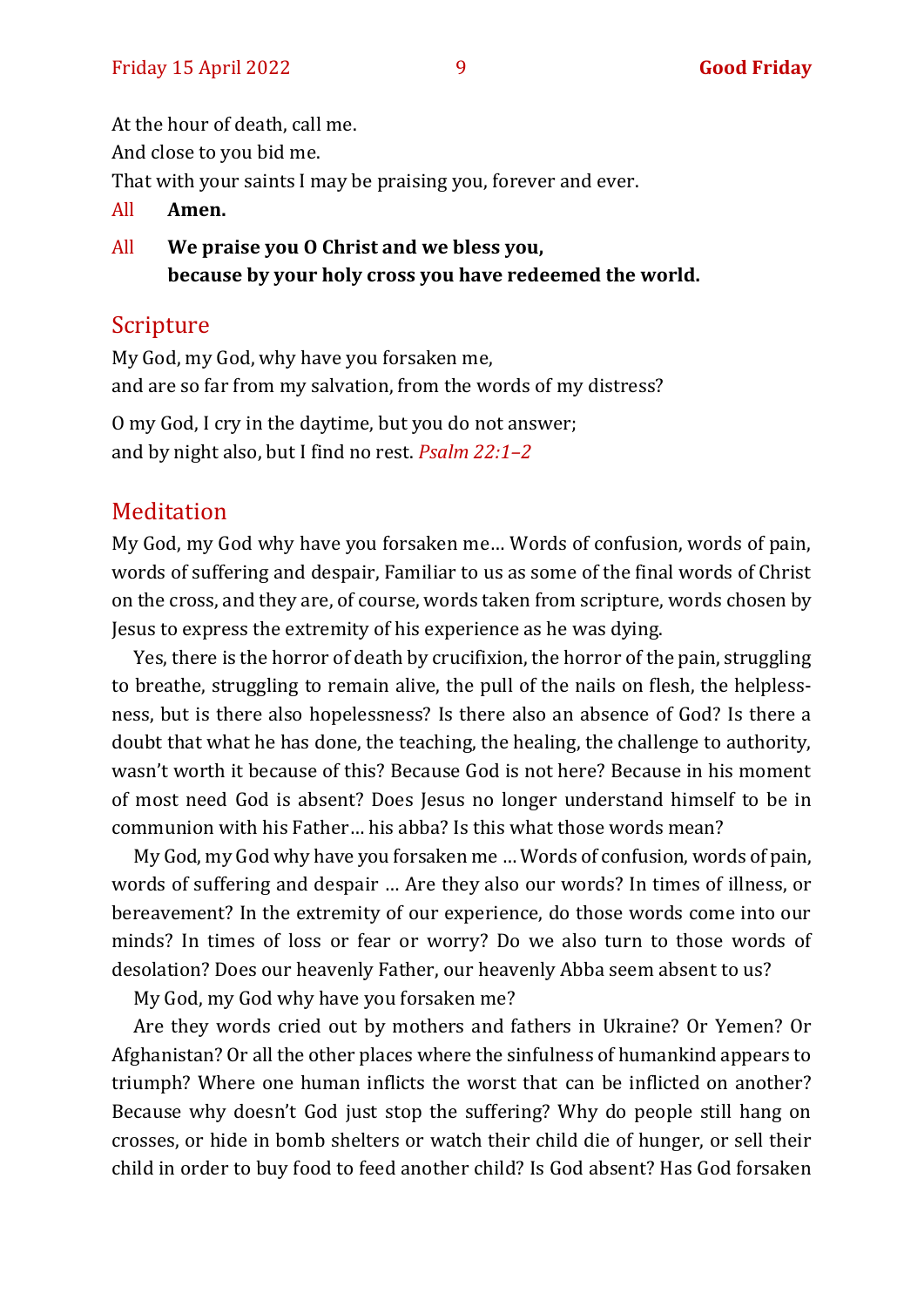me or you or them? Is that really what Jesus believed as he was dying on the cross? Can we believe it today?

Well, I chose the verses from Psalm 22 very carefully, because the verses following those, verses three and four say:

Yet you are the Holy One, enthroned upon the praises of Israel. Our forebears trusted in you; they trusted, and you delivered them.

Words of despair followed immediately by words of hope and confidence. And yes, words which Jesus knew, and knew from this context, this Psalm. Jesus knew that those words of supreme despair are followed by words of supreme hope and confidence. We trust in God because we have trusted in God and been answered.. we have seen God's action in our lives or in the world around us.

Both of these experiences are true to the human situation, despair and pain, hope and trust. God is always present, and always enthroned. There have been images of people in Ukraine continuing to worship in underground shelters, continuing to praise in the midst of destruction. Can we believe God is absent from such devotion?

It is, I think, true that at times, and I've recounted some, and there are many more—times and situations when it is perfectly valid for God's children to question God's care. Jesus did it on the cross on those words from the Psalm, we can do it when we need, because all people will face difficulty and challenge at times. And they can be the most appalling of times as I've said.

But, we do it in the knowledge of those other verses, those verses in which we acknowledge the history of God's saving work, the history of God's salvation and presence in our own lives, and because of that we trust, when all else seems to be despair, we trust in the God whose Son died on the cross. We trust in a God whose Son cried out 'Why have you forsaken me?' We continue to trust in a God who can seem absent to human perception, but who we know is closer to us than our own heart beat.

We have to reconcile 'My God, my God, why have you forsaken me?' and 'Yet you are the Holy One, enthroned upon the praises of Israel' for ourselves, and for all who are suffering today. That of course only has its true fulfilment at the end of time when Christ will return and all things will be reconciled…. Until then That reconciliation, paradox as it is, is only possible at the cross. Only possible because of the cries of Jesus, Lord, Saviour and God incarnate on behalf of the whole of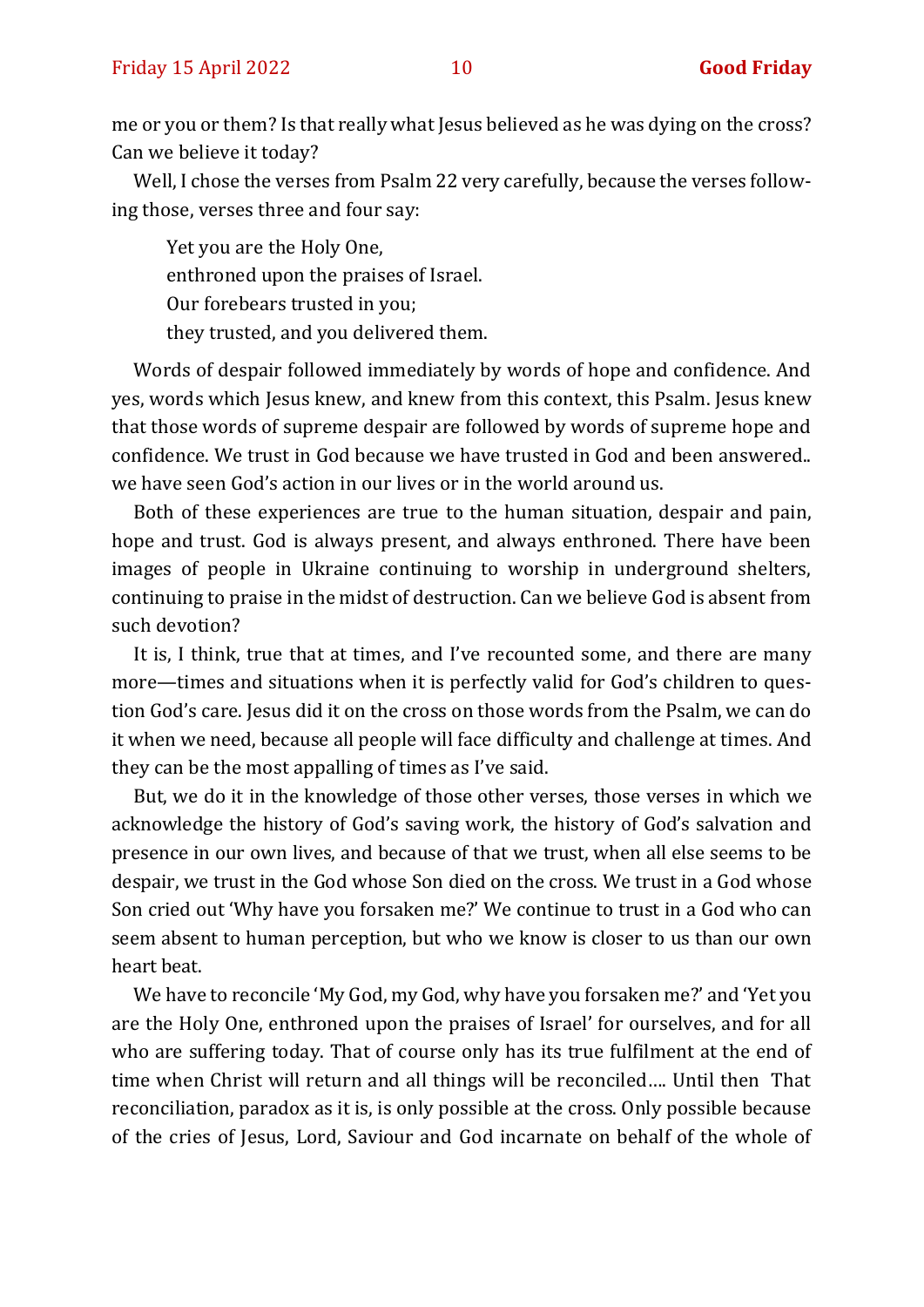humankind. God, Godself, knows our human pain and fear, and in that is our confidence, trust and hope.

#### Responsory

Yet you are the Holy One

- All **Enthroned upon the praises of Israel**
- Our forebears trusted in you
- All **They trusted, and you delivered them.**

All **Holy God, Holy and strong, Holy and immortal Have mercy upon us.**

## <span id="page-10-0"></span>The Cross and the reconciliation of God

#### Prayer

Creator Spirit,

all creation once declared your glory and your laws were honoured and trusted: forgive us our neglect and listen to our prayer as we turn to you.

Hear the cry of the world and its people,

just as you heard the cry of Jesus,

your Son, on the Cross.

Help us to replace our sinfulness and shame

by true faith and grace restored by accepting the reconciliation of God and man. May our faith and trust in you increase.

Only then will Your world grow strong and be a worthy place for all humankind to make their home.

All **Amen.**

All **We praise you O Christ and we bless you, because by your holy cross you have redeemed the world.**

## Scripture

God was in Christ reconciling the world to himself, not holding anyone's faults against them, but entrusting to us the message of reconciliation. *2 Corinthians 5. 19*

#### **Meditation**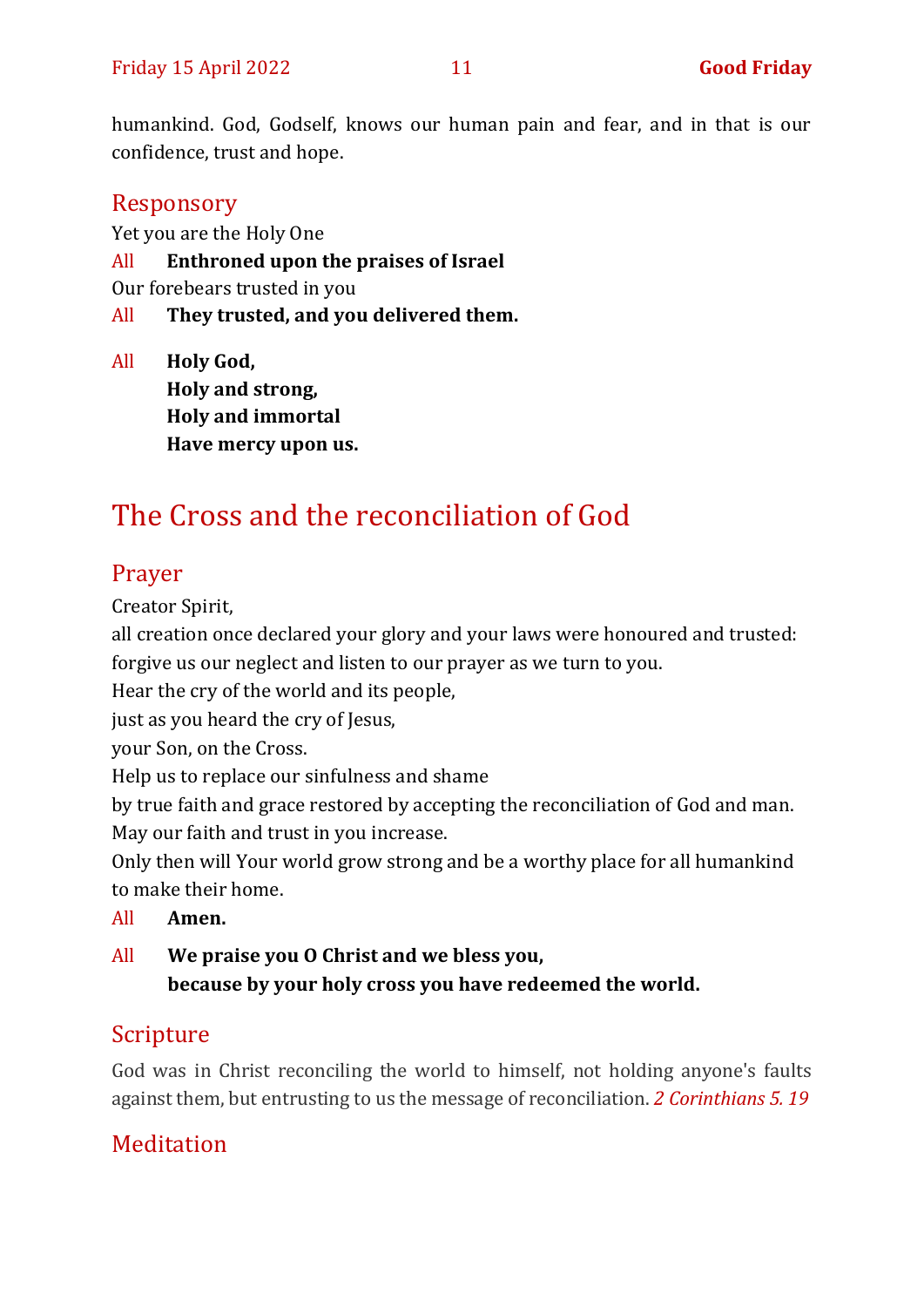However we understand the manner in which God was in Christ, Jesus is, as it were caught, in the middle between us and God. 'He's just a man, another man, and I've had so many men before, he's only just one more' sings Mary Magdalen in *Jesus Christ Superstar*. Those quintessentially twentieth century words reflect a very common contemporary view of Jesus—though, of course, there have been people in every age, who have thought that way. But as Christians we don't. God was in Christ, uniquely. Christ represents God to us, and us to God, for God became totally aligned to us in Jesus Christ. That baby whom we so easily sentimentalise at Christmas is God emptying Godself of all divine attributes in order to be as we are; instantiating God in human form.

Do we ever stop to look at the cross from God's perspective, and ask: what's God up to? There's two sides to it. God is making God no longer opposed to us, and us no longer opposed to God.

We nearly always see it the second way. It's easy seeing ourselves as the objects of God's reconciliation. We can see why it's needed. We can see Jesus caught in the middle, absorbing all our anger and hate and rage and rejection; and we can be amazed that in this display of love, God has reconciled us.

But we can also look at it the other way round. The stretched out the arms of love say God is no longer alienated from us, say God's eyes are ever searching, hoping to catch our eye, God's arms are ever open, like the arms of the prodigal's father. God reaches out across our wilful waywardness.

When we say, 'I've become reconciled to that', we're also recognizing that being reconciled can be about acquiescing in something, possibly something unpleasant. On the cross, God in Christ-caught-in-the-middle reconciles Godself to reconciling us on the cross. And Jesus reconciles himself to being the agent of reconciliation on the cross.

Reconciliation's also about restoring friendship, re-establishing good relations between two or more people. Looking at the cross this way we find that the overtones of revulsion, the feeling of horror at what the other has done, or of what you have done to the other, have gone. To become friends is hugely positive. As St Gregory of Nyssa observed: 'The only thing that is really worthwhile … is to become God's Friend.' Friendship is a very precious thing. We lose sight of it in our Godrelationship if we become too obsessed with some of the categories that have so often been used of God: might or judge or kingly rule. On the cross God is calling out to be our friend, and for us to be God's friends. As God and human beings meet in Jesus, so the estrangement is rolled back, the true relationship is re-established.

Reconciling settles quarrels. Quarrels are not all one way things. There's much in the Bible, especially in the prophets, which suggests that God has plenty of quarrels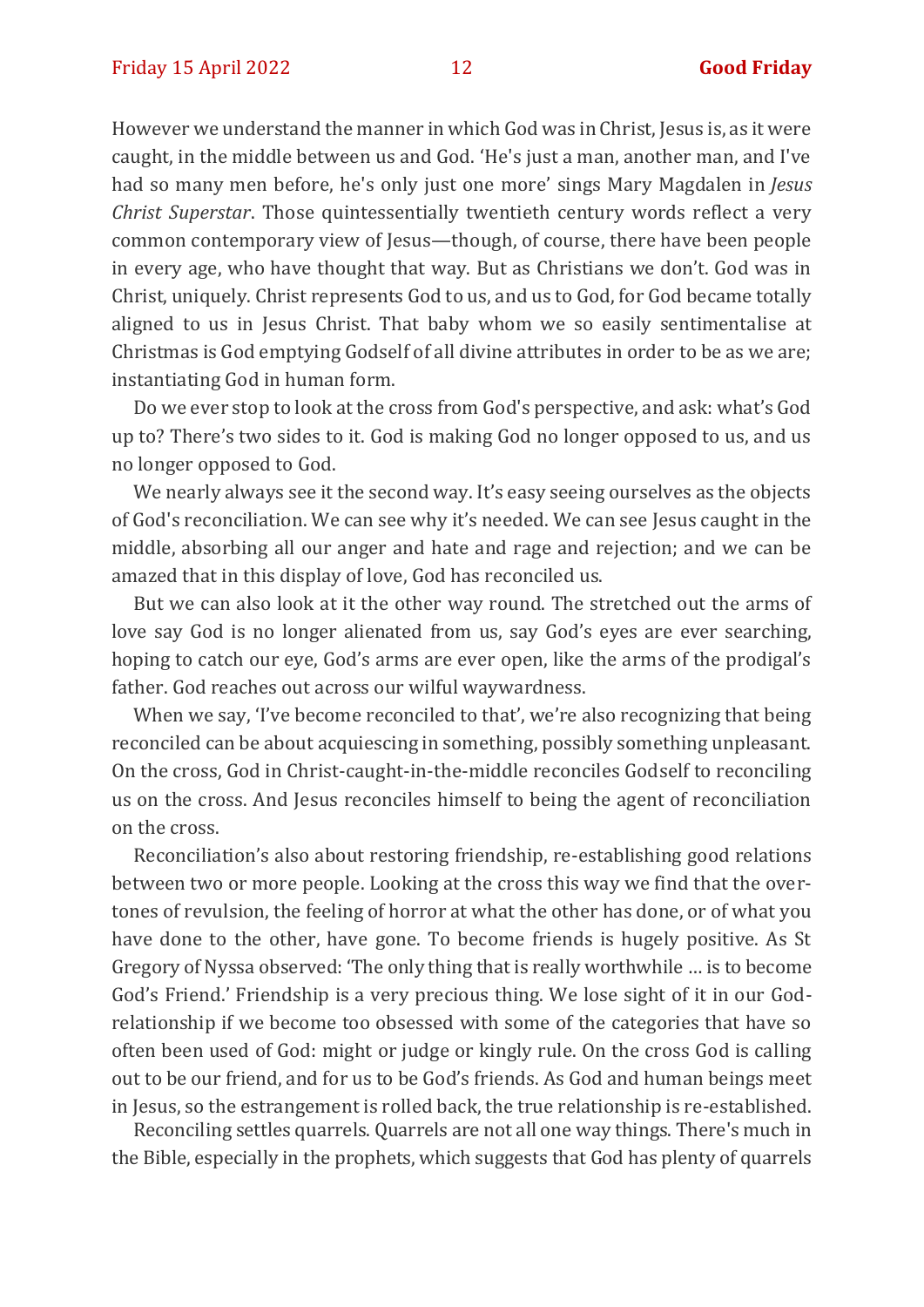to pick with us—more, perhaps, than we have with God. In fact, we often tend to walk away from the quarrel with God, by pretending God's not there, or that God doesn't actually hope for certain things from us, or that friendship doesn't carry responsibilities with it. As God in human alignment, Jesus settles the quarrel, but only through the inevitability of being the one caught in the middle, the one on whom all the blows land. But this is God's chosen way: God was in Christ reconciling.

When we reconcile we can also be bringing two apparently conflicting things together and making them compatible with each other.

Many people struggle to find any compatibility between the apparently senseless acts of our fellow human beings and the idea of a God of love.

But it's equally difficult when the things in conflict are God's beneficent purpose and lure for my life, and what I want or end up doing. There has to be a meeting point. And it's no use God imposing God's will on me, for that is forced and false, no real meeting. It is only when I realise that *I'm* caught in the middle and have to respond to God in love that there is reconciliation, that I am made compatible with what God wants. And I can only lovingly respond – some Christians use the terminology of surrender here—when I see God's love for me in Jesus' blood flowing down the wood of the cross. 'Prefer absolutely nothing to the love of Christ' says St Benedict; and that loving is made possible only because 'there is no wood like the wood of the cross for lighting the fire of love in the soul'.

The final upshot of God being in Christ reconciling the world to God self is this, that God doesn't holding anyone's faults against them. Sometimes I can't get my head round that: why shouldn't God hold our faults against us, faulty and unlovely as we are? It is the amazing message of reconciliation that God doesn't.

Listen to these words from the well-known hymn, 'My song is love unknown':

My song is love unknown my Saviour's love for me,

love to the loveless shown that they might lovely be.

Oh who am I that for my sake

my Lord should take frail flesh and die?

It hurt Jesus to show that love to the loveless, to be caught in the middle of love and non-love. Sometimes it hurts us to be Christian, because we are entrusted with the message of reconciliation, and might also get caught in the middle, as we take the message to the world.

But we cannot be Christians without taking that risk, without being touched by the love of God, without being radically transformed by the reconciling love of God, nor without taking that love with us wherever we go.

#### Hymn

**[My song is love unknown](https://www.youtube.com/watch?v=oOEjZb-rHc0)** (please click on the link to hear the hymn)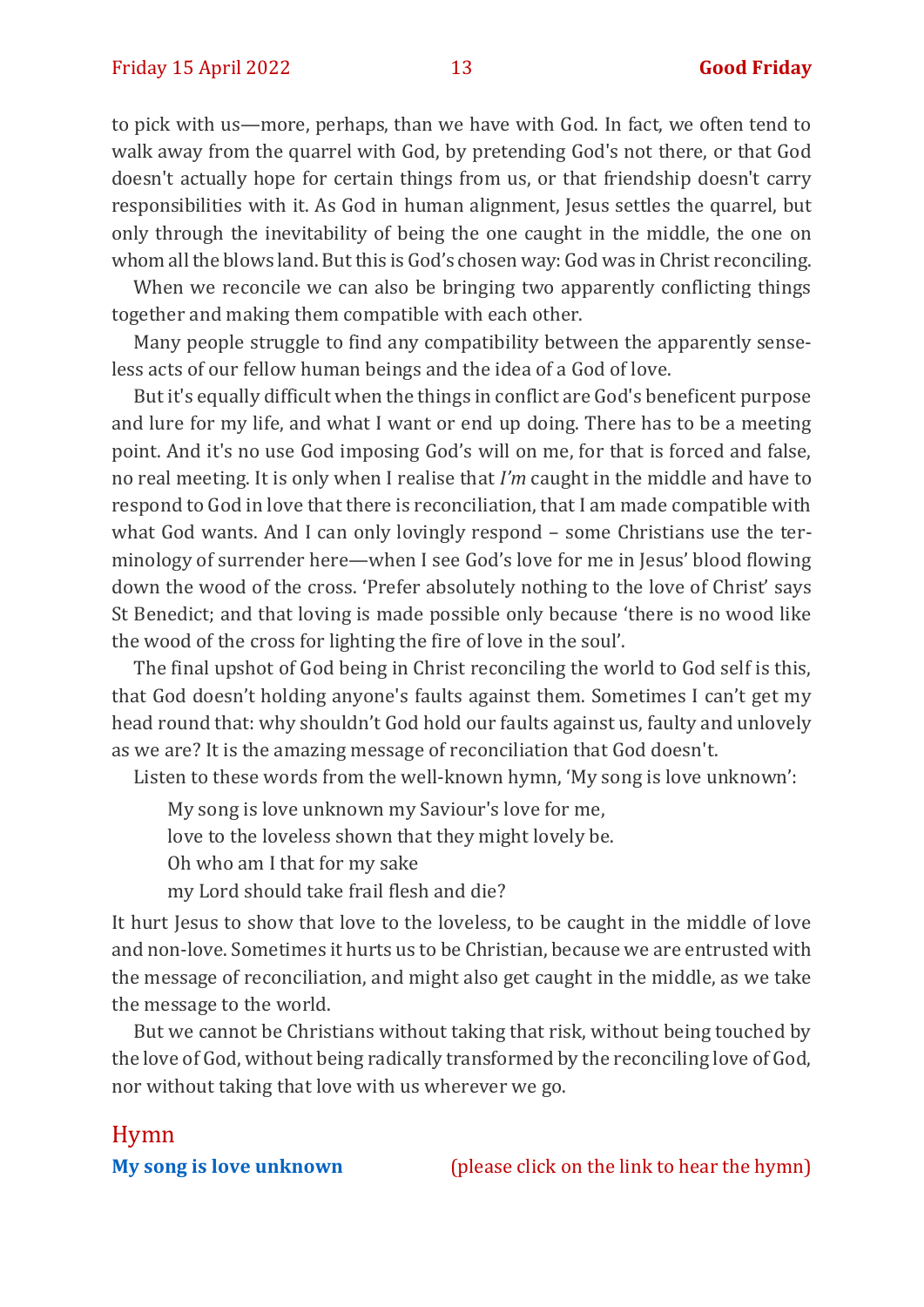#### Responsory

Yet you are the Holy One All **Enthroned upon the praises of Israel** Our forebears trusted in you All **They trusted, and you delivered them.**

All **Holy God, Holy and strong, Holy and immortal Have mercy upon us.**

## <span id="page-13-0"></span>**The Cross and the accessibility of God**

#### Prayer

Almighty Father, look with mercy on this your family for which our Lord Jesus Christ was content to be betrayed and given up into the hands of sinners and to suffer death upon the cross; who is alive and glorified with you and the Holy Spirit, one God, now and for ever.

- All **Amen.**
- All **We praise you O Christ and we bless you, because by your holy cross you have redeemed the world.**

#### Scripture

And Jesus cried out again with a loud voice and yielded up his spirit. And behold, the curtain of the temple was torn in two, from top to bottom. And the earth shook, and the rocks were split. *[Matthew 27: 50](about:blank)–51*

#### **Meditation**

The curtain had been placed between the Holy Place in the temple, and the Most Holy Place, the 'Holy of Holies.' No one was allowed to enter into the Holy of Holies, except the high priest, and only once a year, on the Day of Atonement, and only if he carried the blood of an unblemished animal as a sacrifice to cover his own sins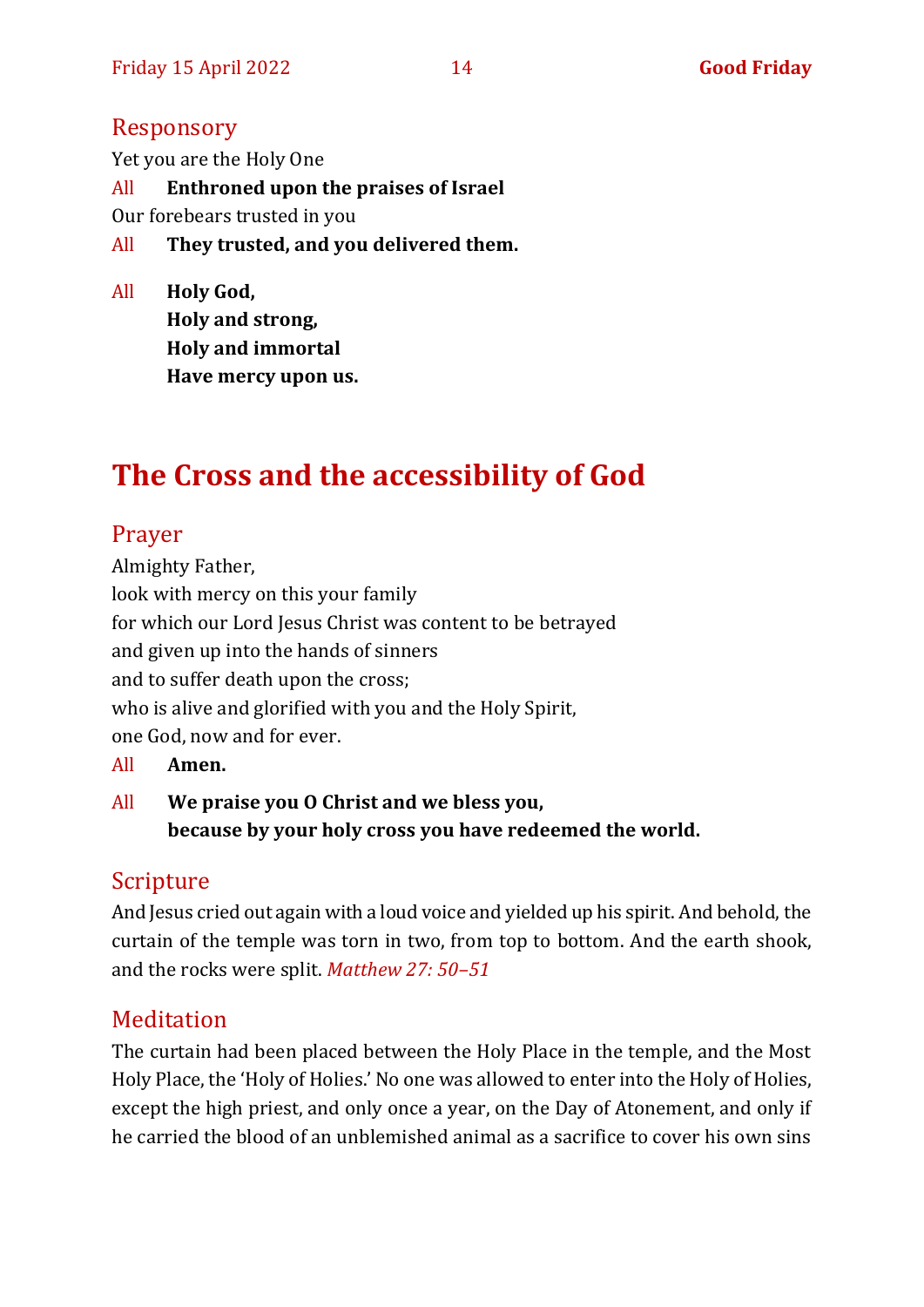and that of all the people. For anyone else, at any other time, in any other way, to enter behind the curtain would mean certain death.

The veil was put in place to separate God's presence from His people. The high priest could pass through this veil once a year, but no other sinner could enter into the holy presence of a holy God and live. The curtain was a stark reminder of this truth, that God was inaccessible. God had been put in a box, restricted.

We can see another veil in Exodus 34:29, 33. Moses went up to Mount Sinai to speak with God. When he came down, his face was shining from meeting with God —and it made the Israelites scared. His face was reflecting God's glory, and just as God's presence needed to be separated from the people, so did Moses' face.

' … Moses did not know that the skin of his face shone because he had been talking with God . . . And when Moses had finished speaking with them [Israelites], he put a veil over his face.' A veil, a separation. Ordinary people could not come into the presence of God.

We can see this restriction in the idea of a single small nation as God's chosen people—there was a sense of separation, of somehow being set apart, better than everyone else because God was on their side. There were prophets, true, who said that things would be different in the future, but prophecies can be misinterpreted, ignored, rejected.

When Jesus was born, bringing heaven to earth, there were those who believed in His new order, and those who did not. Even those who did, could not fully comprehend the magnitude of the grace of God—because the work was not finished. Sin had not been vanquished, the barriers between God and humankind still remained.

Fast forward to the crucifixion.

Jesus' death on the cross was the ultimate atonement for sin. Since the sin had been paid for by the death of Jesus, the veil of separation was no longer necessary.

When the veil was torn, the presence of God was released from the temple never to be housed in a man-made structure again. There is now no 'Keep Out' sign, no notice saying, 'Trespassers will be prosecuted'. Nothing saying, "Unauthorised Personnel Forbidden'. There is no more Holy of Holies, because God is everywhere, so everywhere is holy. There is no restriction on God's chosen people, because everyone can choose to be God's people. Because of the cross, we now have free, unveiled access into the presence of a holy God.

We give thanks that by the cross, all our sins can be forgiven, so there is nothing that can now separate us from God, and we can have the confidence to come into God's presence. Our sins are great, but Christ's sacrifice is greater still.

Therefore, brethren, having boldness to enter the Holiest by the blood of Jesus, by a new and living way which He consecrated for us, through the veil, that is, His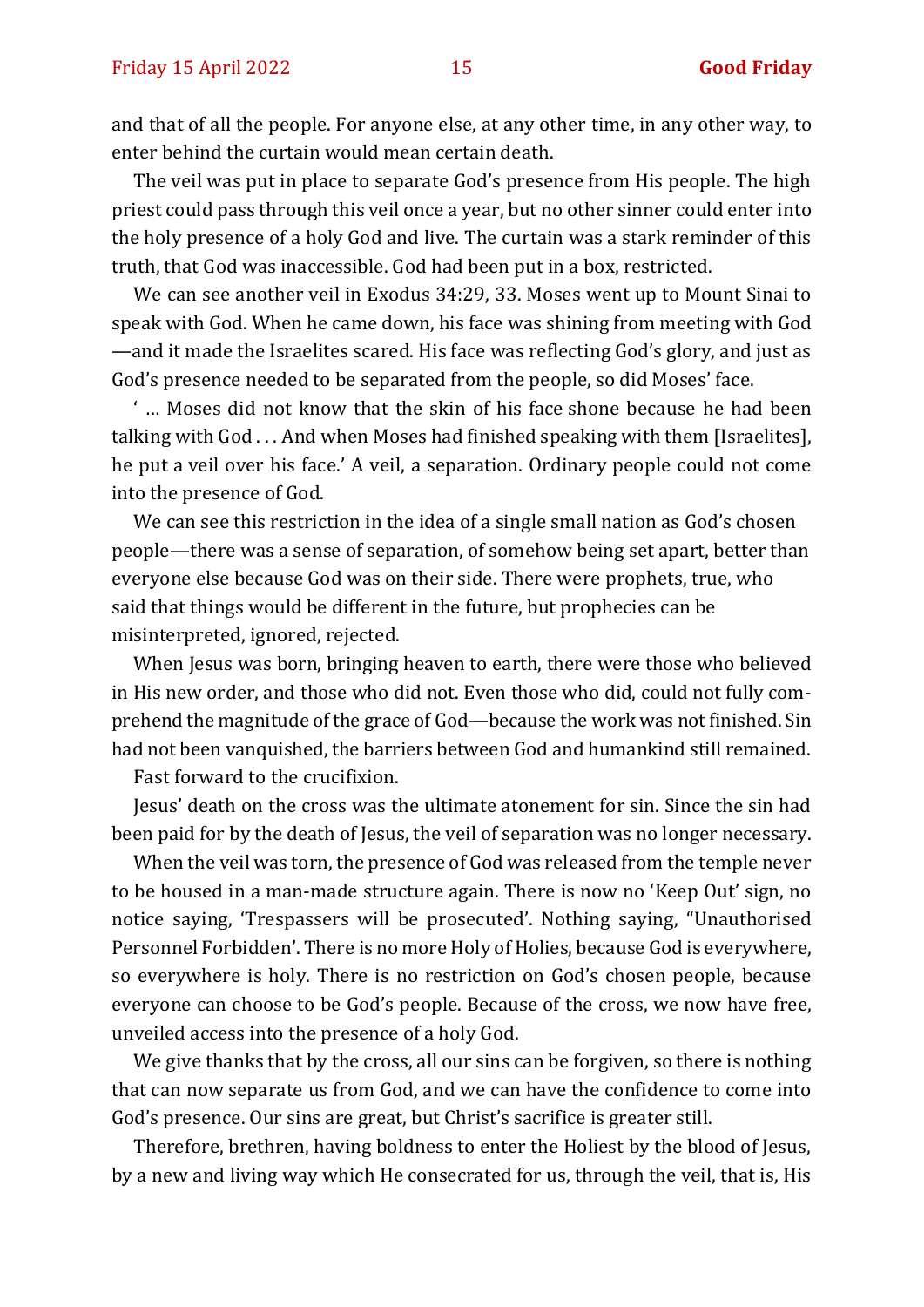flesh, and having a High Priest over the house of God, let us draw near with a true heart in full assurance of faith, having our hearts sprinkled from an evil conscience and our bodies washed with pure water. *[Hebrews 10:19](about:blank)–22*

Lord Jesus, help us follow in your steps, for by your innocent suffering and death, you have opened up the way to the Father for us; you live and reign, now and forever. All **Amen.**

#### Hymn

**[How deep the Father's love for us](https://www.google.com/url?sa=t&source=web&rct=j&url=https://m.youtube.com/watch%3Fv%3De9FG12eTSbI&ved=2ahUKEwiQ7OLW5pP3AhXhlFwKHQAqB9oQwqsBegQIaBAE&usg=AOvVaw2VxUEuoNHjNJEjqaweEs6z)** (please click on the link to hear the hymn)

#### Responsory

Yet you are the Holy One

- All **Enthroned upon the praises of Israel**
- Our forebears trusted in you
- All **They trusted, and you delivered them.**
- All **Holy God, Holy and strong, Holy and immortal Have mercy upon us.**